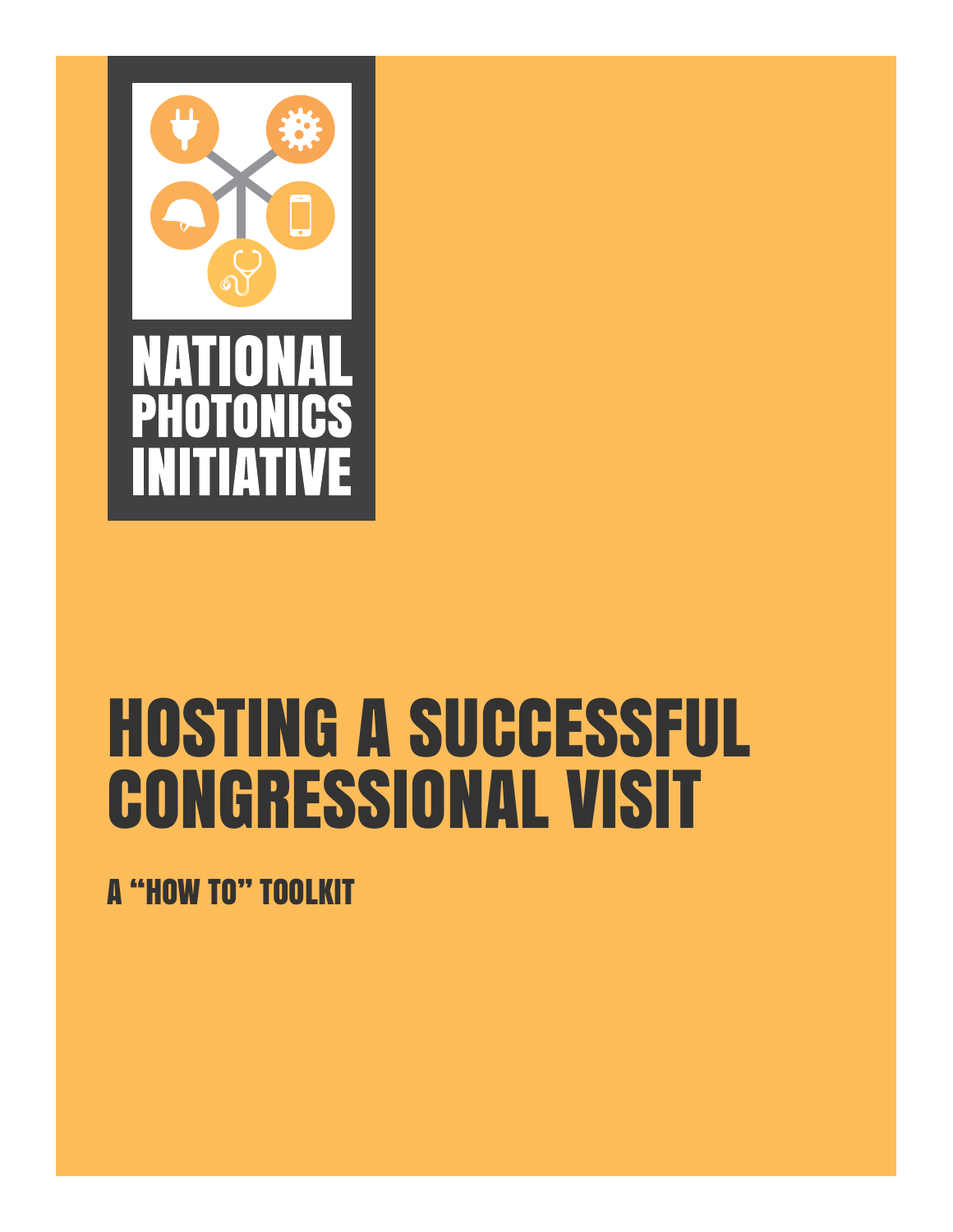# **TABLE OF CONTENTS**



| $\bullet$ |                                         |  |
|-----------|-----------------------------------------|--|
|           |                                         |  |
|           |                                         |  |
|           |                                         |  |
|           |                                         |  |
|           |                                         |  |
|           |                                         |  |
|           | SAMPLE CONGRESSIONAL VISIT SCHEDULE  12 |  |
| $\bullet$ |                                         |  |
|           |                                         |  |
|           |                                         |  |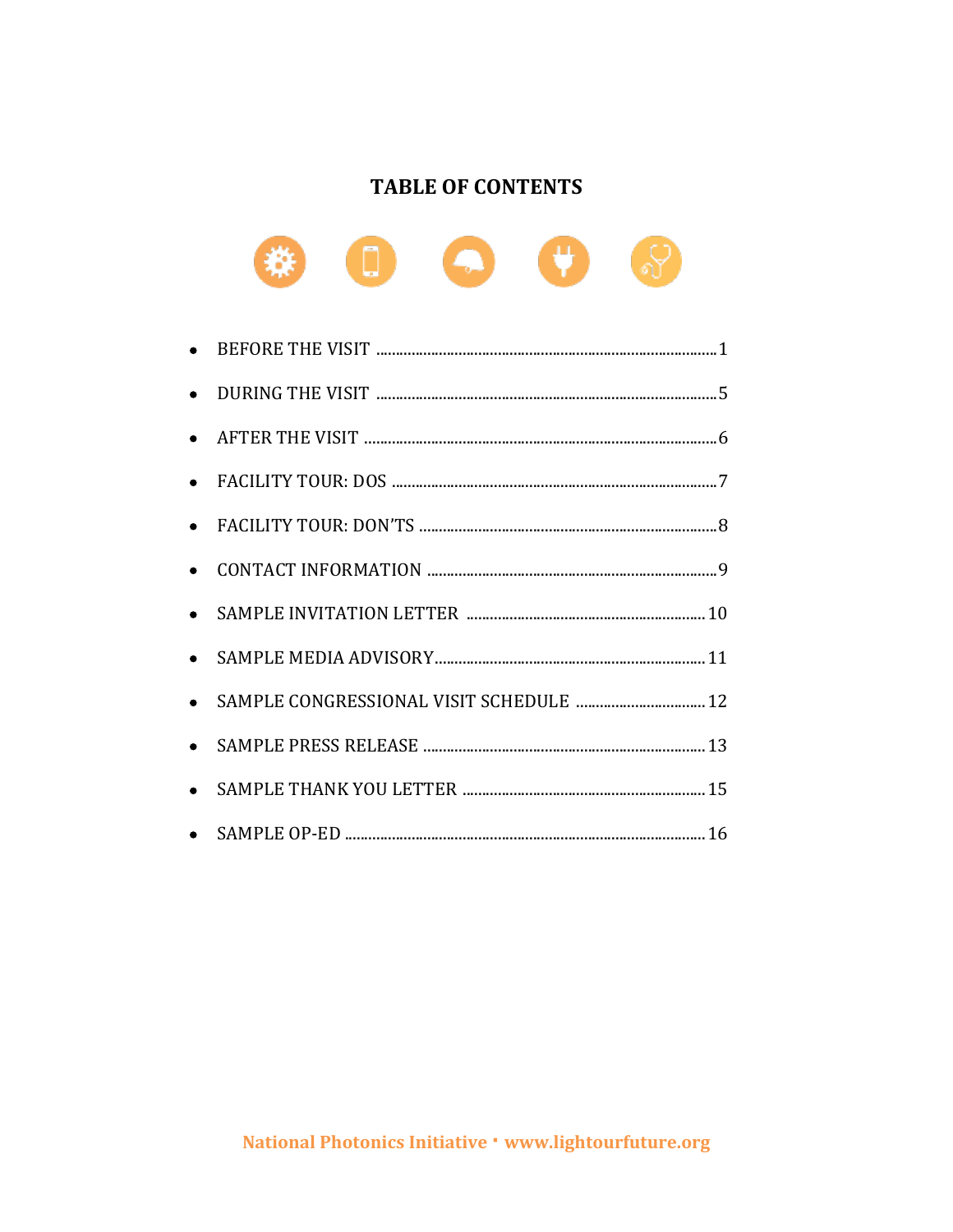# **HOSTING A SUCCESSFUL CONGRESSIONAL VISIT A "How To" Toolkit**

Inviting your members of Congress to tour your business, university or place of work (herein referred to as "facility") is one of the best ways to show him or her firsthand the impact of photonics in their district and/or state. A planned out and well-orchestrated tour will help accomplish both the goals of the National Photonics Initiative (NPI) in Washington and your goals at home. This how-to guide will assist you and provide details on every aspect of the tour and the process for getting started.

# **BEFORE THE VISIT**

# **1. Identify your federal legislators**

Your facility should be represented by one representative and two senators. Keep in mind that if your facility is situated on or near a congressional the district line, you may have employees from multiple congressional districts. In this case, you may want to expand your reach beyond the members of Congress who only represent your facility to those who also represent the interests of your employees.

# **2. Identify upcoming federal recess periods**

Members of Congress travel in and around their home districts during certain times of the year. These "recess" periods are the best time to invite your members of Congress



to visit your facility. Congress is usually in recess during most federal holidays. Longer recess periods revolve around Presidents' Day, Easter, Memorial Day,  $4<sup>th</sup>$  of July and the entire month of August. In election years, Congress tends to adjourn in October, leaving the rest of the fall open for visits. In addition, Congress often does not vote on Fridays or Mondays, so those days are generally good for visits.

# **3. Invite your representative for a visit**

Due to the demands on members of Congress, their schedules fill up quickly. Your invitation letter should be sent several weeks in advance of your preferred date for their visit. The letter should be personalized with specific information about your facility, and should include a window of time during which you would like them to visit (i.e. the August recess period). The letter should be printed on your facility letterhead and signed by the CEO, university president or equivalent. The letter should then be emailed to the member's scheduler. A sample letter has been included in the appendix of this toolkit.

#### **Task Completed**

 $\Box$ 

 $\Box$ 

 $\Box$ 

1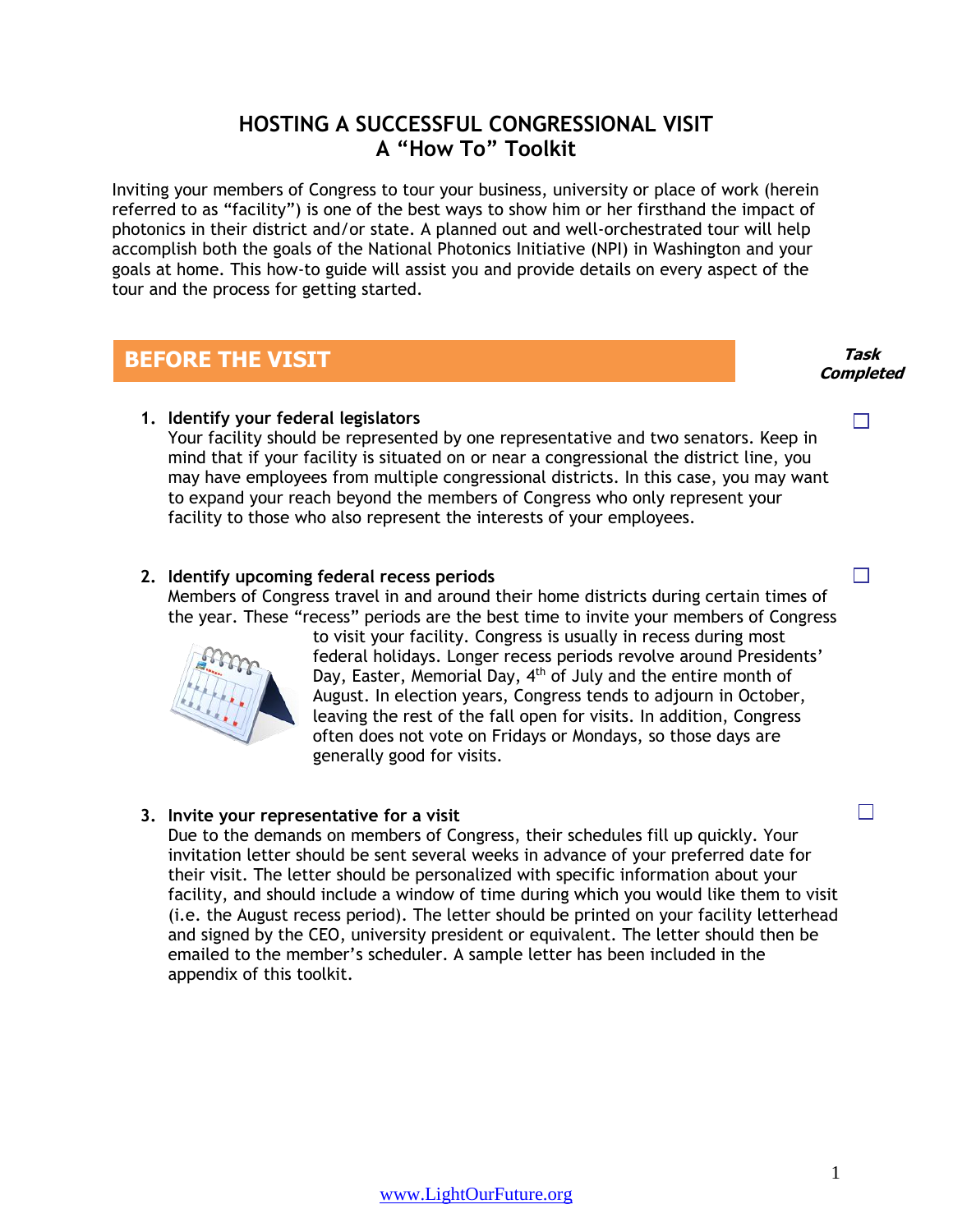# **4. Follow up with the representative's scheduler**

Contact the member's scheduler within 24 hours of sending the invitation to make sure it was received. He or she will work with you to set a date. If the member's schedule is too tight this recess period, suggest another time or offer to visit the member and/or his or her staff at the district office at their convenience.

The scheduler will be able to arrange that meeting or will pass you to the district office to set up a time.

# **5. Contact the NPI with date**

Once you have received a confirmation date for the visit, you should contact Jennifer O'Bryan of SPIE and David Lang of Optica to make them aware of the date, and to assist you with planning and logistics. Their contact information is provided in this toolkit appendix.

# **6. Coordinate with the member's communications staff**

- It is up to the member whether or not the press should be involved. If media coverage is agreeable with the elected official, you will want to produce a suite of media materials well in advance of the visit as it can often take days for a member's office to approve materials. Be sure to draft a media advisory, press release, photo release and op-ed for the member's office's review.
- Media Advisory: A brief written notice to media about an upcoming event or announcement. The advisory will concisely list the date, time, location, purpose of the event or announcement, participants and contact information. Advisories are typically a page or less in length, and should be circulated to the press, including the photo editor of the local newspaper, within five business days of the event or announcement.
- Press Release: A written communication announcing news that is sent to media. Usually contains a point of contact for further media inquiries or requests, and quotes from those associated with the news. In this case, it would be appropriate to draft a quote for the member of Congress and your facility's CEO, president or equivalent. The release should be put on facility letterhead and be approved by the member's office prior to distribution. The release should be circulated to the media via a national wire service, such as PR Newswire or BusinessWire, and/or sent to local press contacts as soon as the visit begins.
- Photo Release: Similar to a press release, a picture from the event or announcement that is released to the press for publication. Should include a photo credit and brief caption that identifies people in the photo. In this case, the photo should include the member of the Congress meeting with facility leadership and/or employees, and must be approved by the member's office prior to distribution. It is recommended that a professional photographer be on hand to snap





 $\Box$ 

 $\Box$ 

 $\Box$ 

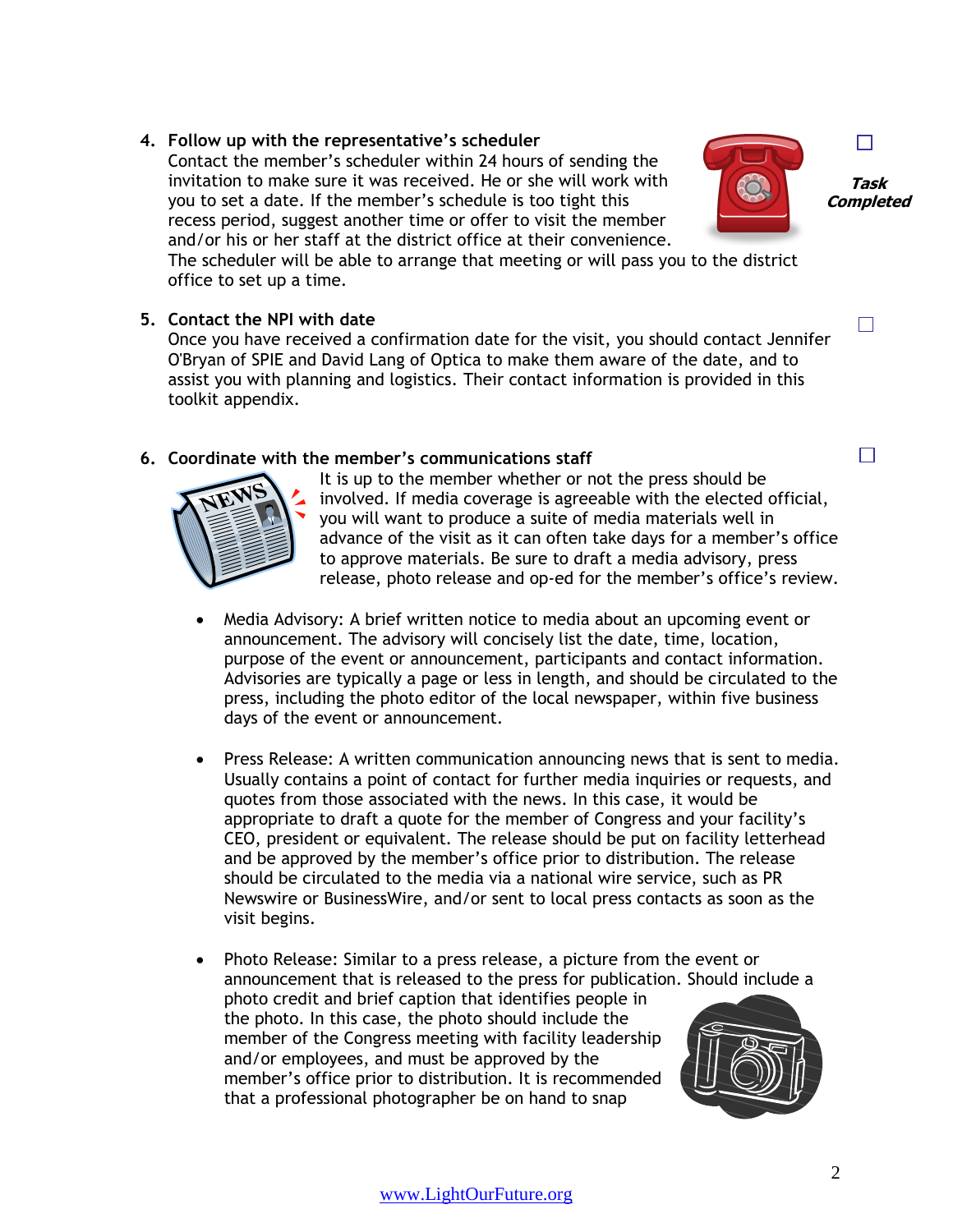photos of the member and the facility CEO and/or employees during the tour. The photo should be circulated to the media via a national wire service, such as PR Newswire or BusinessWire, and/or sent to photo editors at target publications as soon as the visit concludes.

**Task Completed**

 $\Box$ 

 $\Box$ 

 Op-ed: Abbreviated from "opposite the editorial page," a written piece that expresses an opinion and is signed by someone who is unaffiliated with the newspaper's editorial board. Op-eds are typically 450-650 words, depending on the publication's guidelines. Publication of an op-ed is determined by the editor. Ideally, the op-ed would be written from the perspective of the member of Congress and would be tied to their visit at your facility. If the member agrees to an op-ed, you would take the lead on drafting the piece and placing it, but the member's office must review and approve the piece prior to submission. Should the member chose not to sign onto an op-ed, the piece could be written for your facility's CEO, president or the equivalent, and discuss the upcoming/recent visit with the member.

A sample advisory, press release and op-ed can be found in the appendix of this toolkit. In addition to these media tactics, the member's visit should be featured on your facility's website along with a brief write up and photo.

#### **7. Create a fact sheet and relevant materials**

A fact sheet is a great document to share with the member's office in advance of their visit so that they are familiar with your company, university, etc. Your facility fact sheet should include: current employment numbers, your economic footprint on state/district, interesting facts about your facility, and positive testimonials of current



employees, community leaders, faculty, etc. The fact sheet should also be given to the member along with the NPI one-pager, found in the appendix of this toolkit, as "take away" materials from the visit. Other take away materials and gifts can also be presented to the member at the conclusion of their visit. Be aware that Congress has a \$50 limit on gifts to members and staff. Be sure to check with David Lang and Jennifer O'Bryan for additional materials on legislative issues

# **8. Confirm with the representative's scheduler**

It is best to contact the scheduler one to two weeks in advance of the visit to confirm the meeting, and confirm who will be attending the visit with the member - make sure you have that person's contact information. Items you should provide the member's office for this conversation includes:

- $\checkmark$  Schedule of events for the visit (sample included in the appendix)
- $\checkmark$  List of facility visit participants and their bois
- $\checkmark$  Map/directions/parking instructions for the member and congressional staff
- $\checkmark$  Facility contact name and number(s) for event
- $\checkmark$  Marketing materials including your facility fact sheet and the NPI one-pager
- $\checkmark$  Media confirmed to attend the tour (if available)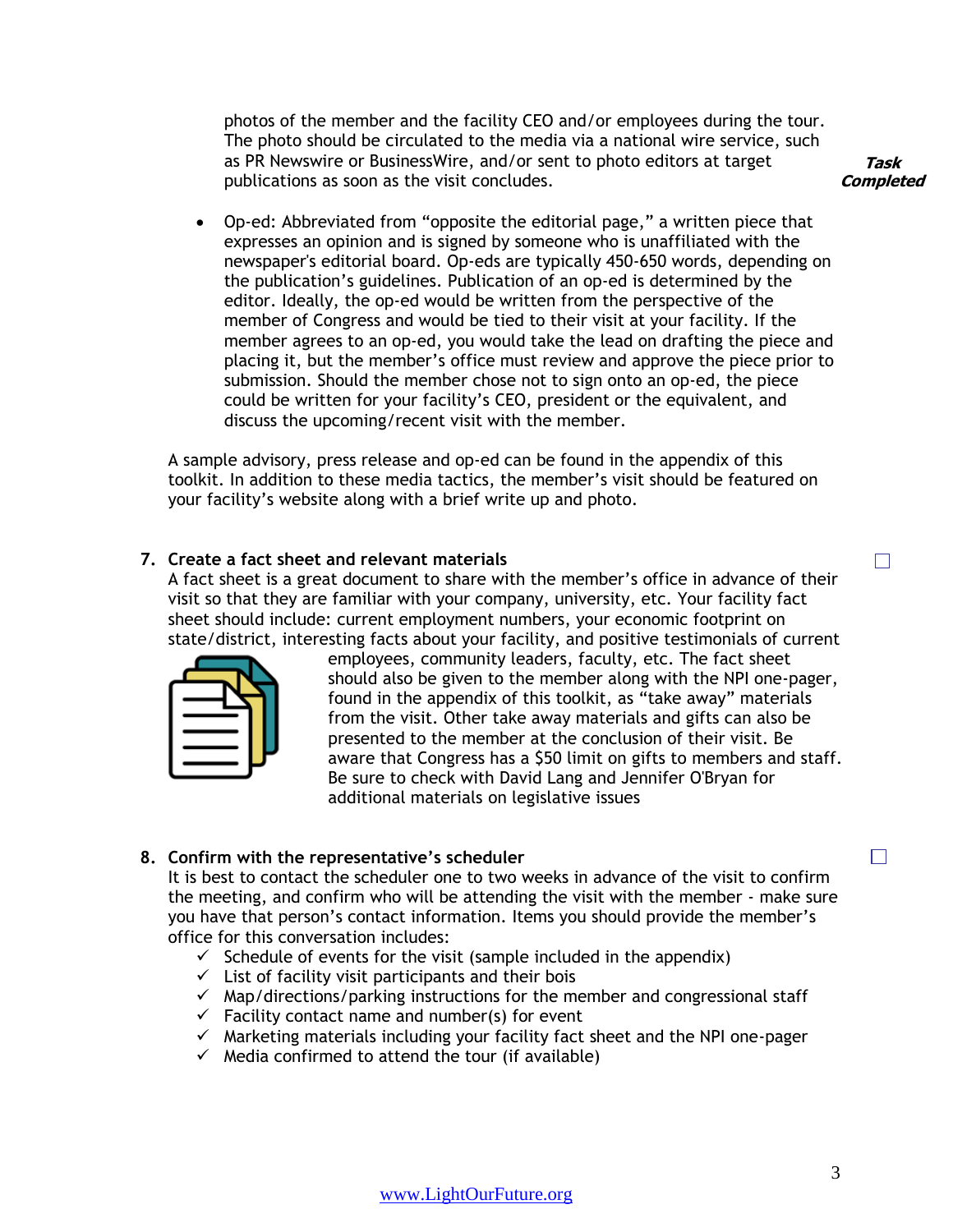- $\checkmark$  Confirm whether or not the staff would like to do a walk-through of the facility 24 hours in advance of the member's arrival and if so, present a schedule and confirm logistics for the walk-through
- **9. Notify your staff and employees about the visit** Employees, faculty and staff should be informed of the congressional visit and your expectations. The more prepared everyone is, the better the visit. E-mail your facility a week in advance of the visit to convey your expectations and send a reminder e-mail the day of the visit.



#### **11.Issue the media advisory and finalize other press materials**

Within five business days of the visit, issue the media advisory to the press, including the photo editor of the local newspaper. Follow up with a phone call and a reminder e-mail the day of the event. Also work with the member's communications team to finalize the press release and op-ed. Once the op-ed is approved, begin working on placement in your local newspaper.

**Task Completed**

П

 $\Box$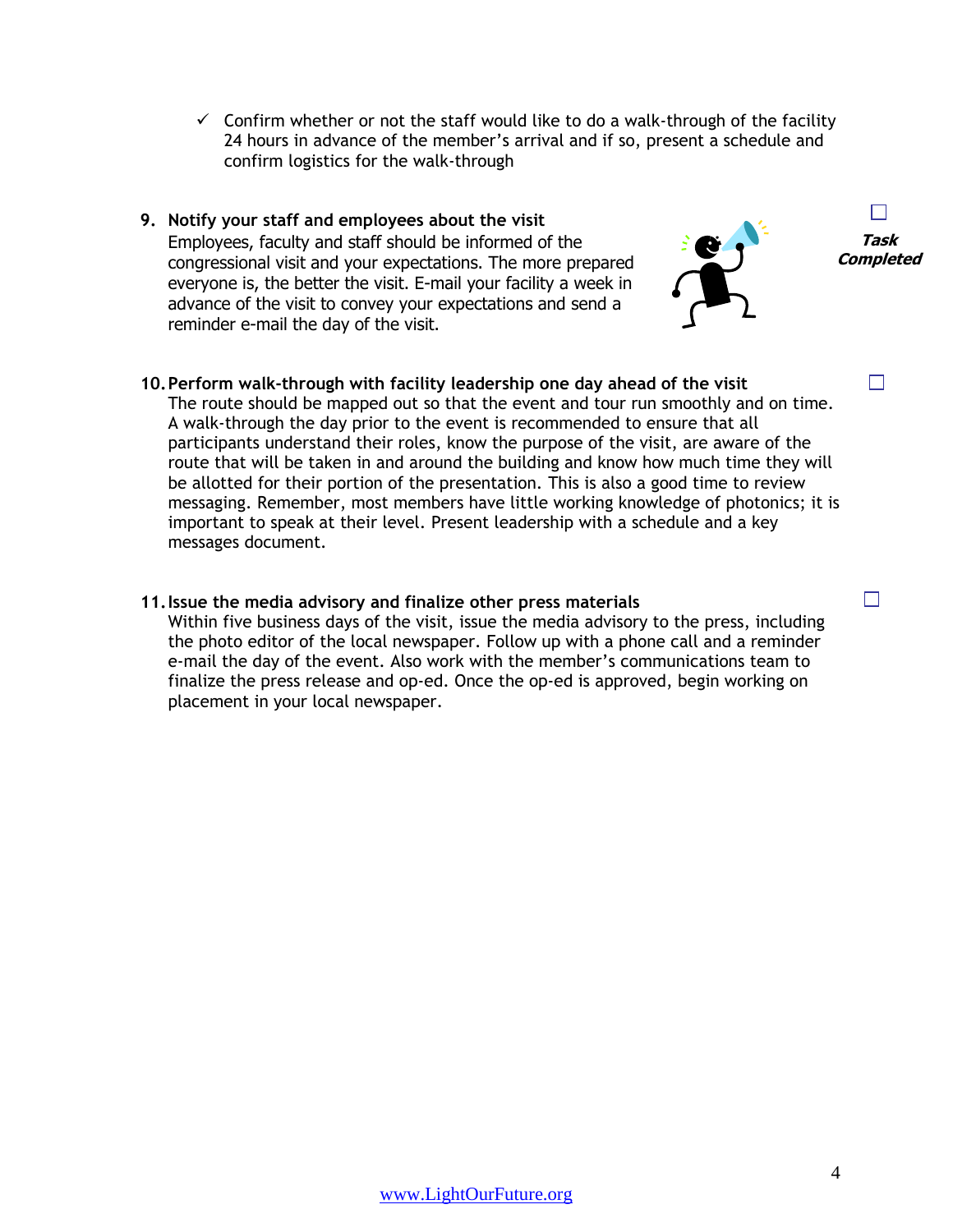#### [www.LightOurFuture.org](http://www.lightourfuture.org/)

# **1. Greet the member and his/her staff (2-3 min.)**

It is often good to have a "Welcome Representative/Senator X" banner or a sign in an area with high visibility for the member to see as soon as they arrive. Your facility's CEO, president or the equivalent should be on hand to greet the member and his/her

staff when they arrive on site. Preferably, one or two employees or representatives from your facility should also be on hand to accompany the group on the tour. You may want to consider including a local business leader who understands how vital your facility is to the local community and state. Following brief introductions, the tour should promptly begin.

**2. Tour your facility (20 min.)**

Your facility's CEO, president or the equivalent should lead the tour. This is the best time to show your facility "in action" to the member and his/her staff. If the member

is touring a university campus, it is good to visit a classroom or laboratory where faculty and students can demonstrate active learning. If visiting a manufacturing facility, give the member a hard hat and pair of safety goggles so they can see the technology up close. Often, the tour makes for the best visit visuals; have a camera ready to capture the best moments.

- **3. Meet with employees, faculty, students and/or staff (30 min.)** At the end of the tour, you should allow the member to have open interaction with employees, faculty, students and/or staff. This will allow him/her to offer remarks and answer questions. This is often done in a lunch or reception setting.
- **4. Closing remarks and thank you (2-3 min.)** Close out the visit by thanking the member and his/her staff for visiting the facility. If you wish to present the member and their staff with a small (under \$50) token of your gratitude, this would be the time for that presentation. Make sure also to supply the member and staffer with your take away materials.
- **5. Issue the press release and/or photo release** Circulate the release(s) to the media via a national wire service, such as PR Newswire or BusinessWire, and/or send to local press contacts.





**DURING THE VISIT**

#### **Task Completed**

 $\Box$ 



 $\Box$ 

 $\Box$ 

 $\Box$ 

5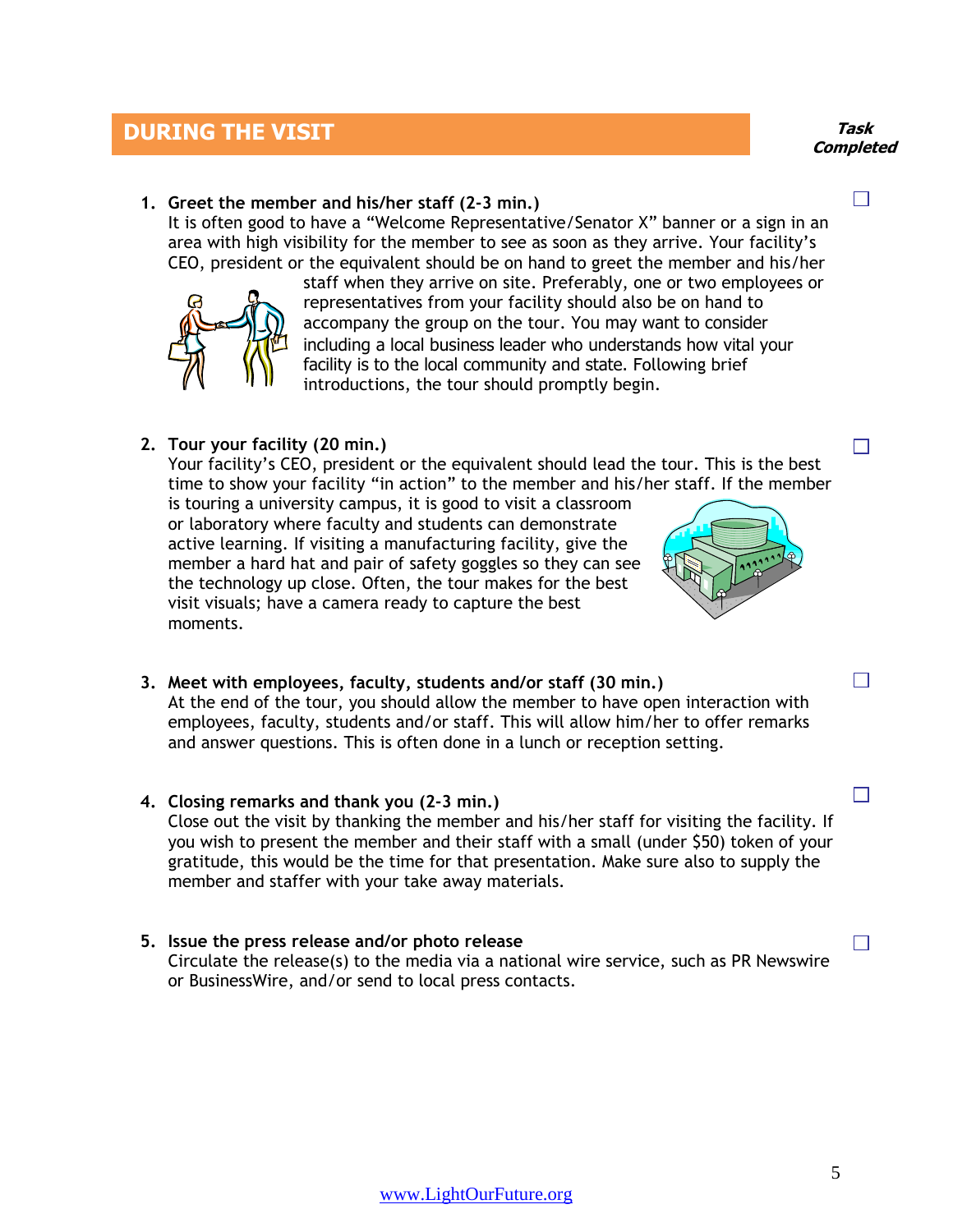# **AFTER THE VISIT Task**

**1. Send a thank you letter to the member**

A thank you from your CEO, president or equivalent should be sent shortly after the member's visit. To ensure delivery, it is best for this letter to be sent via email to the staffer who attended the visit with the member. A sample thank you letter can be found in the appendix of this toolkit.

#### **2. Report back to the NPI**

After the tour is complete, contact the NPI to let them know how the tour went and any additional requests made by the member and his or her staff.

#### **3. Monitor for media coverage of the visit**

If/when the op-ed is placed and/or positive articles about the tour are published,



make sure to pass them along to the member's communications staff and the NPI. It is good to offer the communications staff sample Facebook posts and Tweets about the media placements to encourage them to help spread the word.

**Completed**

П

 $\Box$ 

П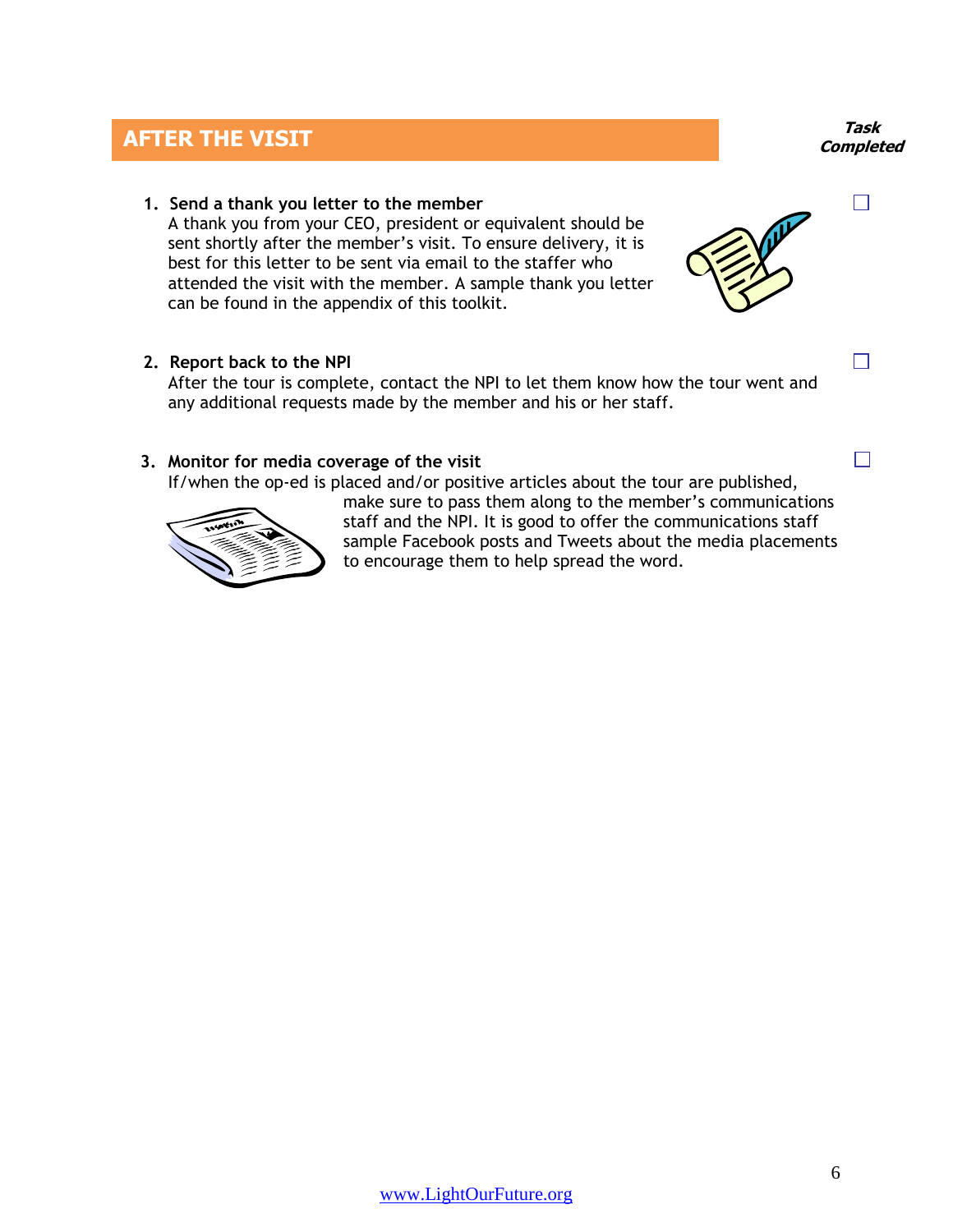# **FACILITY TOUR: DOS**

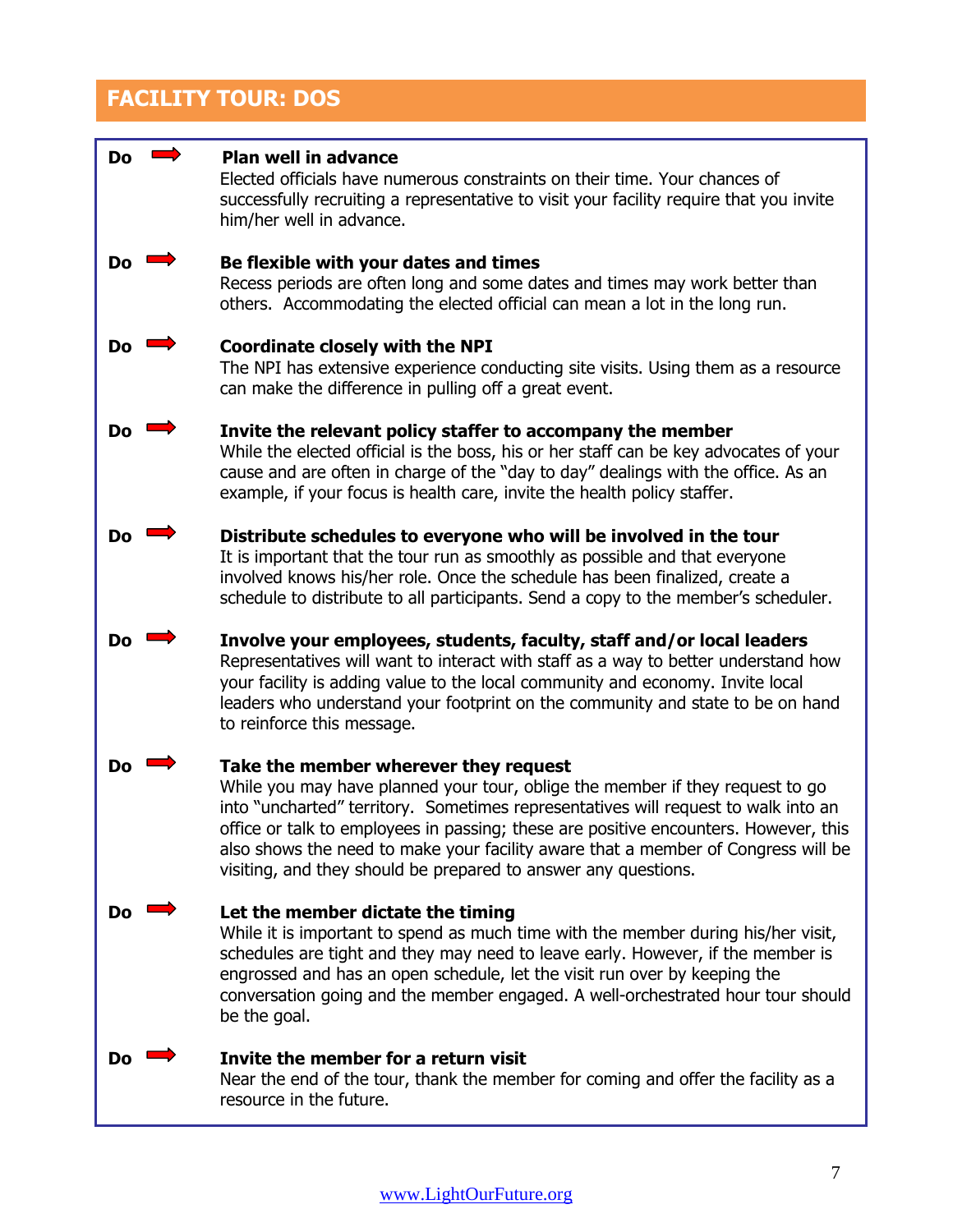# **FACILITY TOUR: DON'TS**

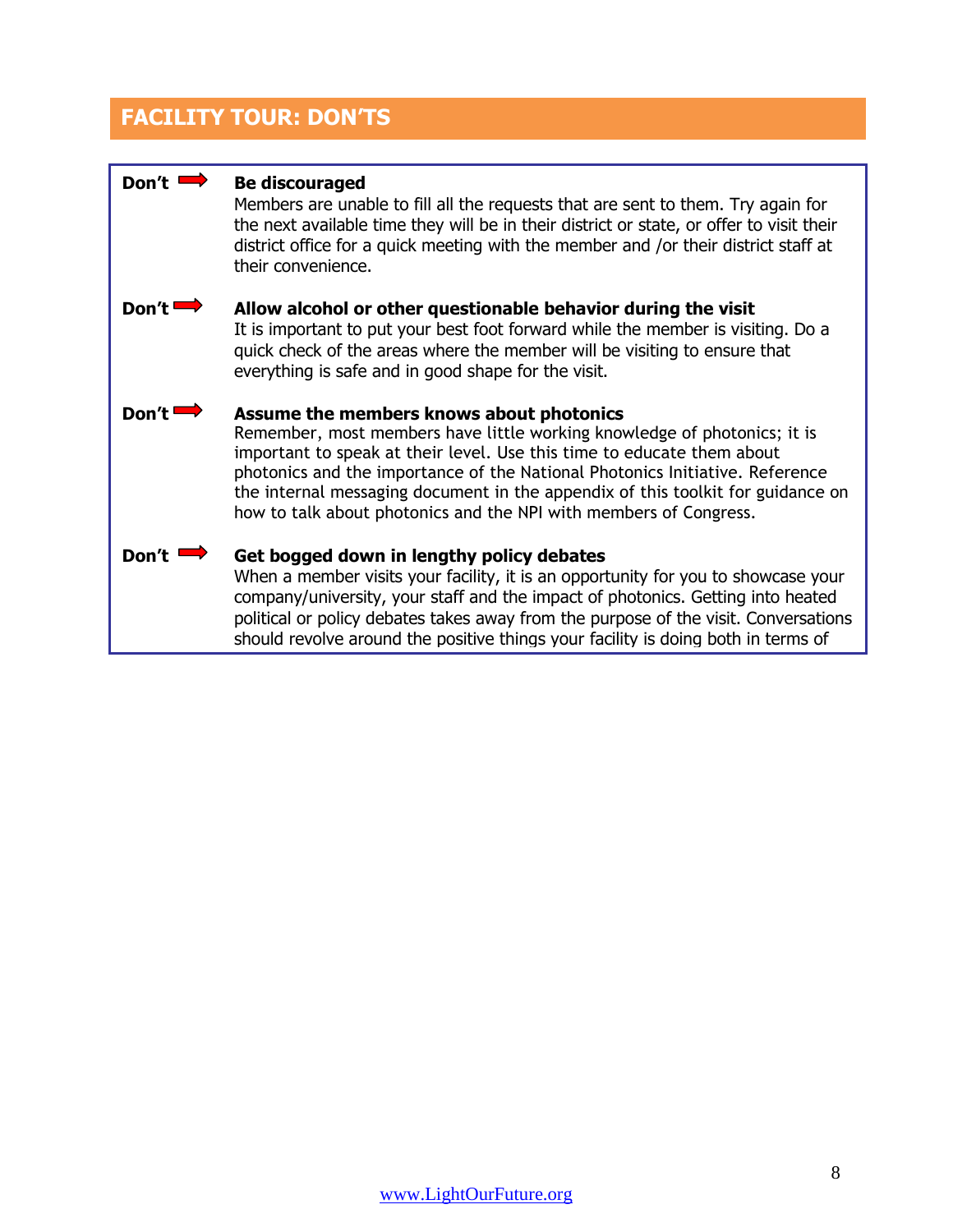# **CONTACT INFORMATION**

# **Optica (formerly OSA), Advancing Optics and Photonics Worldwide**

David Lang

202.416.1499

dlang@optica.org

# **SPIE, the International Society for Optics and Photonics**

Jennifer O'Bryan

360.685.5518

jennifero@spie.org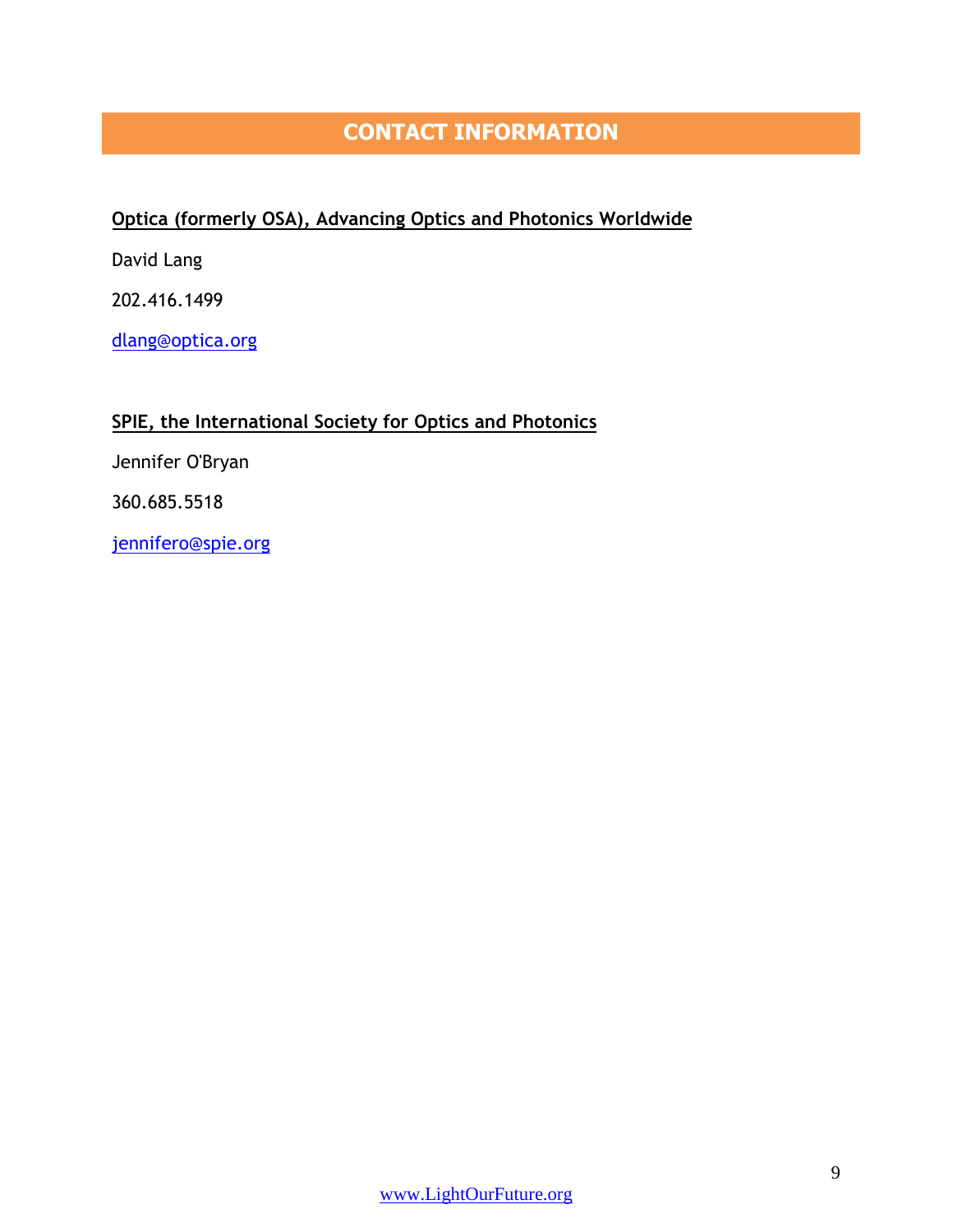# **SAMPLE INVITATION LETTER**

(insert letterhead)

(date), 2014

The Honorable (insert first, last name) (insert address) Washington, DC (insert zip)

Dear Representative/Senator (insert last name):

On behalf of the (insert facility name), I am writing to invite you to meet our staff and tour our facilities during the upcoming congressional district work period in August.

As you look around your office, you may see a phone, computer, TV – all are modern-day technologies made possible largely by photonics. Optics and photonics are the science and application of light. Specifically, photonics detects, generates and harnesses light to form the backbone of the Internet, guide energy exploration, and keep our servicemen and women safe with night vision, GPS, and physiological feedback on the battlefield. Without photonics, the world as we know it would not be possible.

Photonics is vital to our company (if a school or other facility, indicate), community and country. (insert paragraph about facility – include job numbers, economic footprint on the district/state/country, and explain your connection to photonics).

Historically, the United States has been the world leader in deploying photonics research to power cutting-edge technologies, but global competition has put our leadership position at risk, causing a substantial loss of global market share to overseas competitors as well as thousands of US jobs.

Through the National Photonics Initiative (NPI), (insert facility name) is working to raise awareness about photonics and unite industry, academia and government experts to identify and advance areas of photonics critical to maintaining US competitiveness and national security: advanced manufacturing, communication and information technology, defense and national security, energy, and health and medicine. US investment in these photonics-driven fields will create jobs and grow our economy, protect and improve the lives of our people, and position the United States as a global technology leader.

I hope you will be able to visit (insert facility name) to see first-hand the impact of photonics on your congressional district. We will be in touch with your scheduling staff shortly to confirm your availability. Thank you for your consideration of this request.

Sincerely,

(name) (title – CEO/President) (facility name)

Cc: (scheduler name)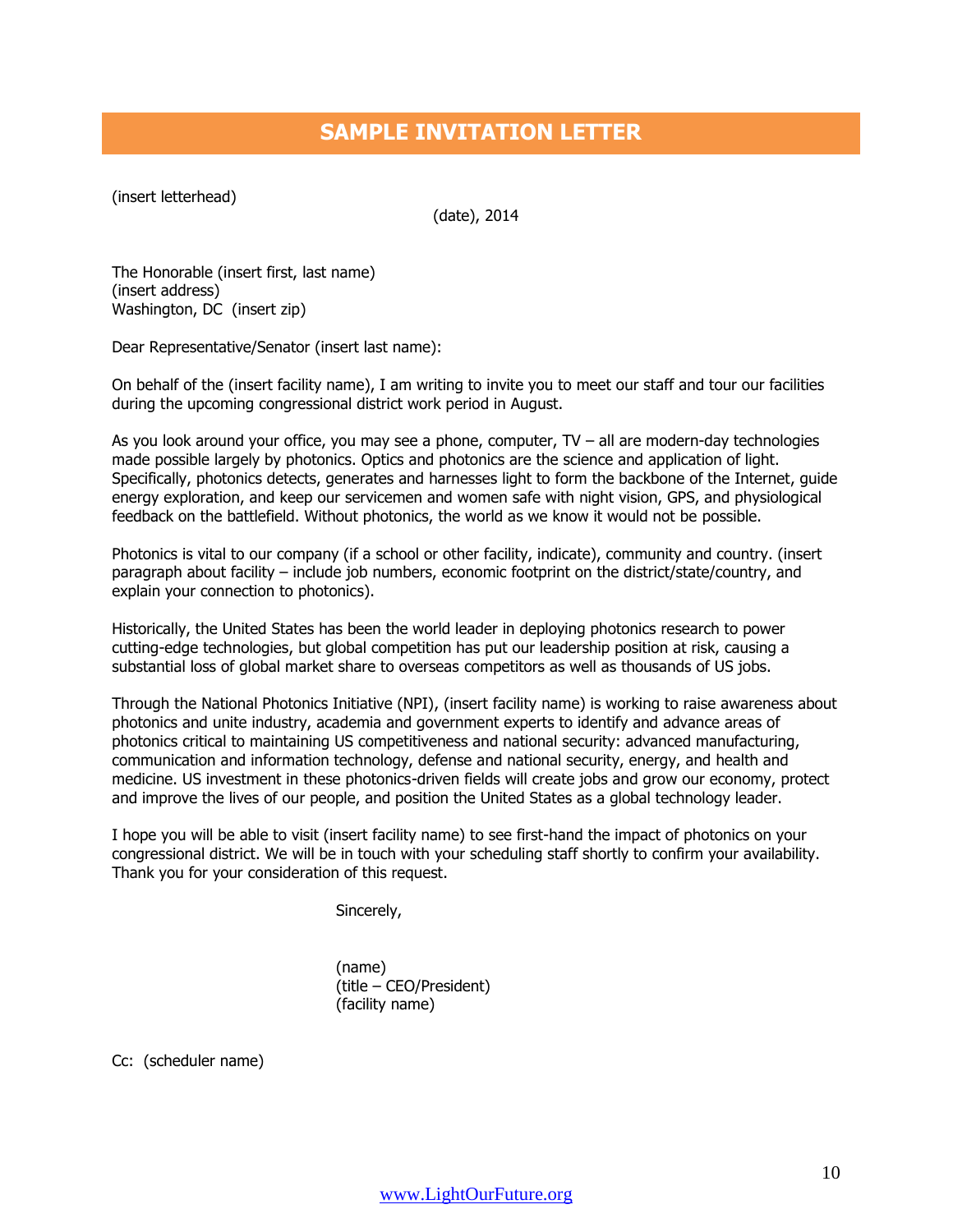# **SAMPLE MEDIA ADVISORY**

**Email subject line:** Congresswoman Jane Doe to Tour [insert facility name] – Aug. 13 @ 1:30

#### **MEDIA ADVISORY**

WHAT: Congresswoman Jane Doe (D-CA) will visit San Jose company [insert facility name] next Tuesday, August 13 at 1:30pm PST. The hour visit will include a tour of the company and a reception with employees and community leaders, and will conclude with remarks from Congresswoman Doe and [insert facility name] CEO John Smith [insert CEO, president or equivalent name and title]. Media and photographers are welcome to attend.

> [insert paragraph about facility – what you do, job numbers, economic footprint on the district/state/country, and explain your connection to photonics].

Through the National Photonics Initiative (NPI), [insert facility name] is working to raise awareness about photonics and unite industry, academia and government experts to identify and advance areas of photonics critical to maintaining US competitiveness and national security. Congresswoman Doe's visit to [insert facility name] will serve as an opportunity to showcase to the congresswoman the critical role that photonics plays in creating jobs and growing our local and national economy, protecting and improving the lives of our people, and positioning the United States as a global technology leader.

- WHEN: [insert date, time, location including address]
- **WHO:** Congresswoman Jane Doe (D-CA)

CEO John Smith [insert CEO, president or equivalent name and title]

[insert anyone else, name and title, of interest to the media]

**CONTACT:** [insert press contact]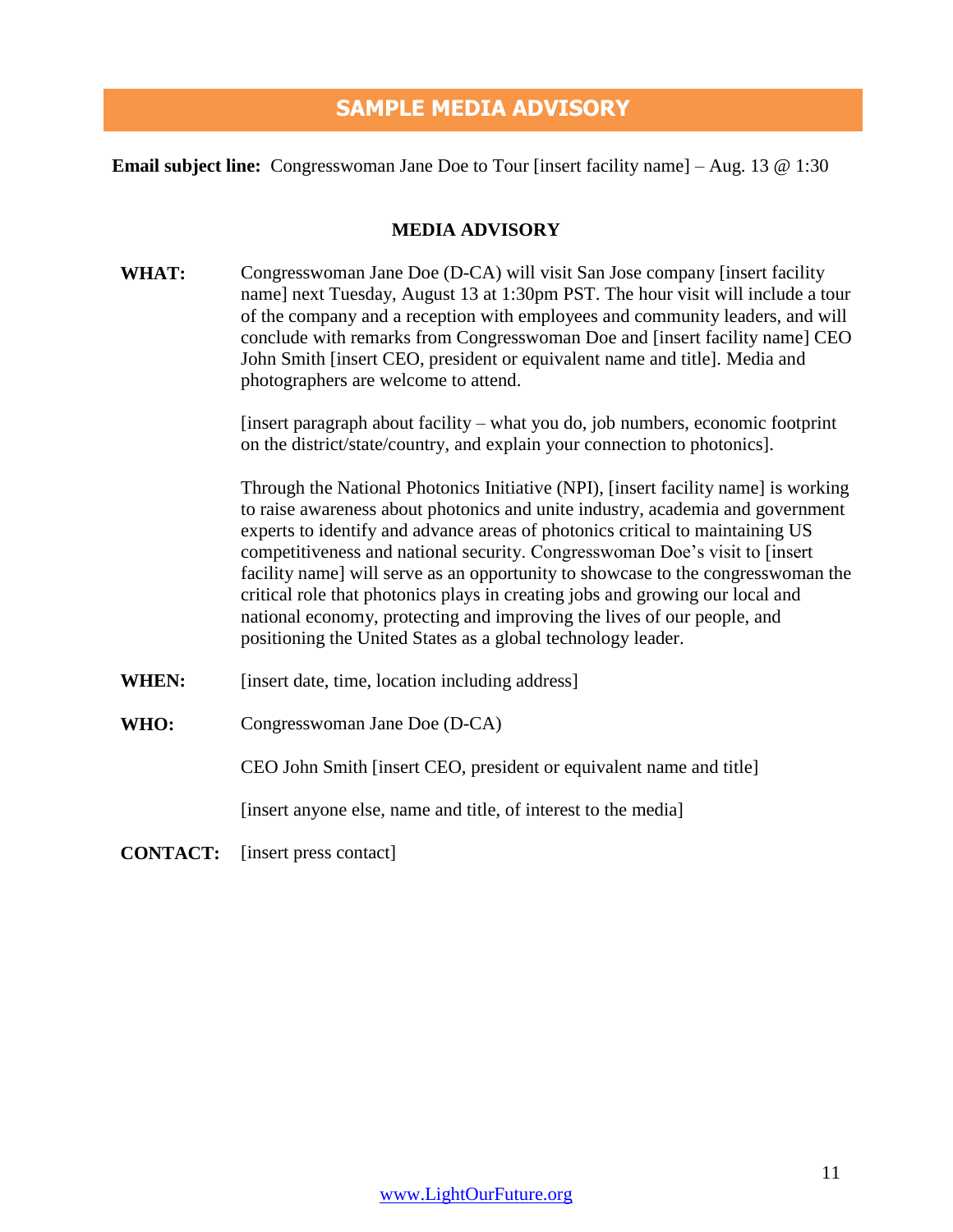# **SAMPLE CONGRESSIONAL VISIT SCHEDULE**

#### **Schedule for Representative Jane Doe (D-CA) Tour of X Facility Address San Jose, California**

# **Wednesday, August 13, 2014**

| 1:29 p.m.                | Rep. Doe and staff arrive at Facility X; park in parking lot/garage<br>(provide instructions if needed)                                                                           |
|--------------------------|-----------------------------------------------------------------------------------------------------------------------------------------------------------------------------------|
| $1:30 - 1:35$ p.m.       | Rep. Doe greeted outside facility by CEO Smith; snap a couple of<br>quick hand shake pictures                                                                                     |
| $1:35 - 1:40$ p.m.       | Proceed indoors to X location; discussion with relevant staff<br>member                                                                                                           |
| $1:40 - 1:45$ p.m.       | Proceed to X location; discussion with relevant staff member                                                                                                                      |
| $1:45 - 1:50$ p.m.       | Proceed to X location; discussion with relevant staff member                                                                                                                      |
| $1:50 - 1:55$ p.m.       | Proceed to X location; discussion with relevant staff member                                                                                                                      |
| $1:55 - 2:00$ p.m.       | Proceed to X location; discussion with relevant staff member                                                                                                                      |
| $2:00 - 2:20$ p.m.       | Proceed to conference room X for a light reception to meet with<br>employees/staff/faculty to discuss the facility demographics,<br>economic footprint, impact of photonics, etc. |
| $2:22 - 2:24$ p.m.       | CEO Smith introduces Rep. Doe and offers a thank you for her<br>time                                                                                                              |
| $2:24 - 2:29$ p.m.       | Rep. Doe offer remarks and reflects on the visit to the facility                                                                                                                  |
| $2:29 - 2:30$ p.m.       | Proceed to front of facility; present gift bags and snap any last<br>minute pictures; Rep. Doe departs                                                                            |
| <b>Facility Contact:</b> | Name/number/e-mail                                                                                                                                                                |
| <b>Member Contact:</b>   | Name/number/e-mail                                                                                                                                                                |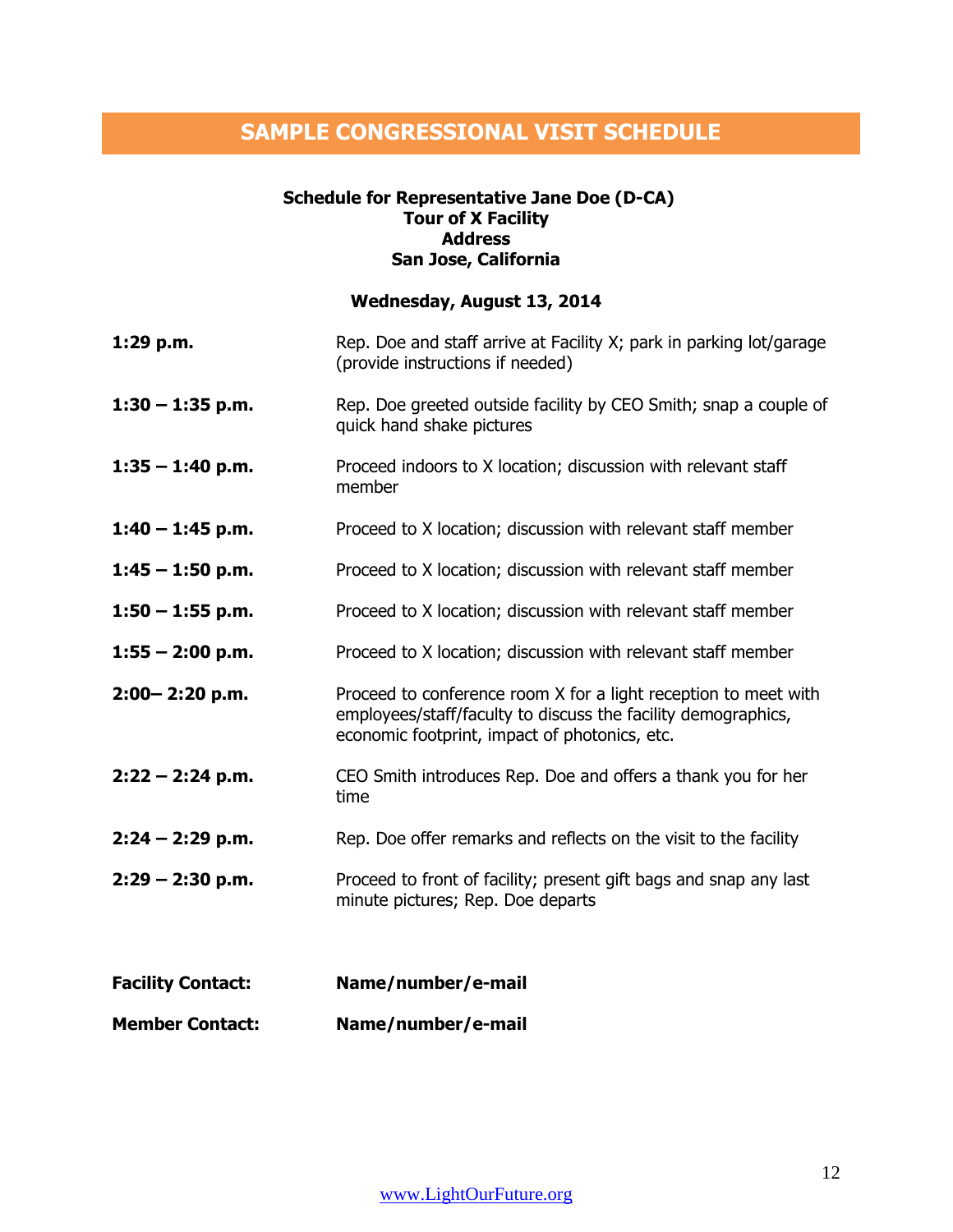# **SAMPLE PRESS RELEASE**

#### **FOR IMMEDIATE RELEASE <Insert Date>**

**Contact: <Name> <Phone> <Email>**

#### **Representative Jane Doe Visits X**

Congresswoman Sees First-Hand the Benefits of Photonics on Local, National Economy

**(San Jose, CA) –** Today, Representative Jane Doe (D-CA) toured [insert facility name], [insert facility tagline], to see first-hand the impact of photonics on [insert city name], the state and the nation. During the site visit, she met with employees and local business leaders to discuss the benefits of photonics and the role that [insert facility name] is playing in solving the challenges of a modern world by harnessing the power of light.

"It was a privilege to host Representative Doe at [insert company name] today," stated [insert name and title of CEO/president or equivalent]. "We appreciate all the work she has done on behalf of our business and our district. It was a wonderful opportunity for us to showcase the integral role that photonics play in making our everyday lives possible."

[insert facility name] is committed to utilizing photonics to better [insert applications – health care, energy, advanced manufacturing, etc.]. Photonics detects, generates and harnesses light to form the backbone of the Internet, guide energy exploration, and keep our servicemen and women safe with night vision, GPS, and physiological feedback on the battlefield.

 $[insert paragraph about facility – what you do, job numbers, economic footprint on the$ district/state/country, and explain your connection to photonics].

"Many people take for granted the modern-day technologies made possible largely by photonics," said Congresswoman Doe. "From computers, to smart phones, photonics are all around us. It was rewarding to see first-hand the ways in which [insert facility name] and its talented workforce are using photonics to improve the way we live and work – it's a win for them and a win for the nation."

Historically, the United States has been the world leader in deploying photonics research to power cutting-edge technologies, but global competition has put our leadership position at risk, causing a substantial loss of global market share to overseas competitors as well as thousands of US jobs.

Through the National Photonics Initiative (NPI), [insert facility name] is working to raise awareness about photonics and unite industry, academia and government experts to identify and advance areas of photonics critical to maintaining US competitiveness and national security: advanced manufacturing, communication and information technology, defense and national security, energy, and health and medicine. US investment in these photonics-driven fields will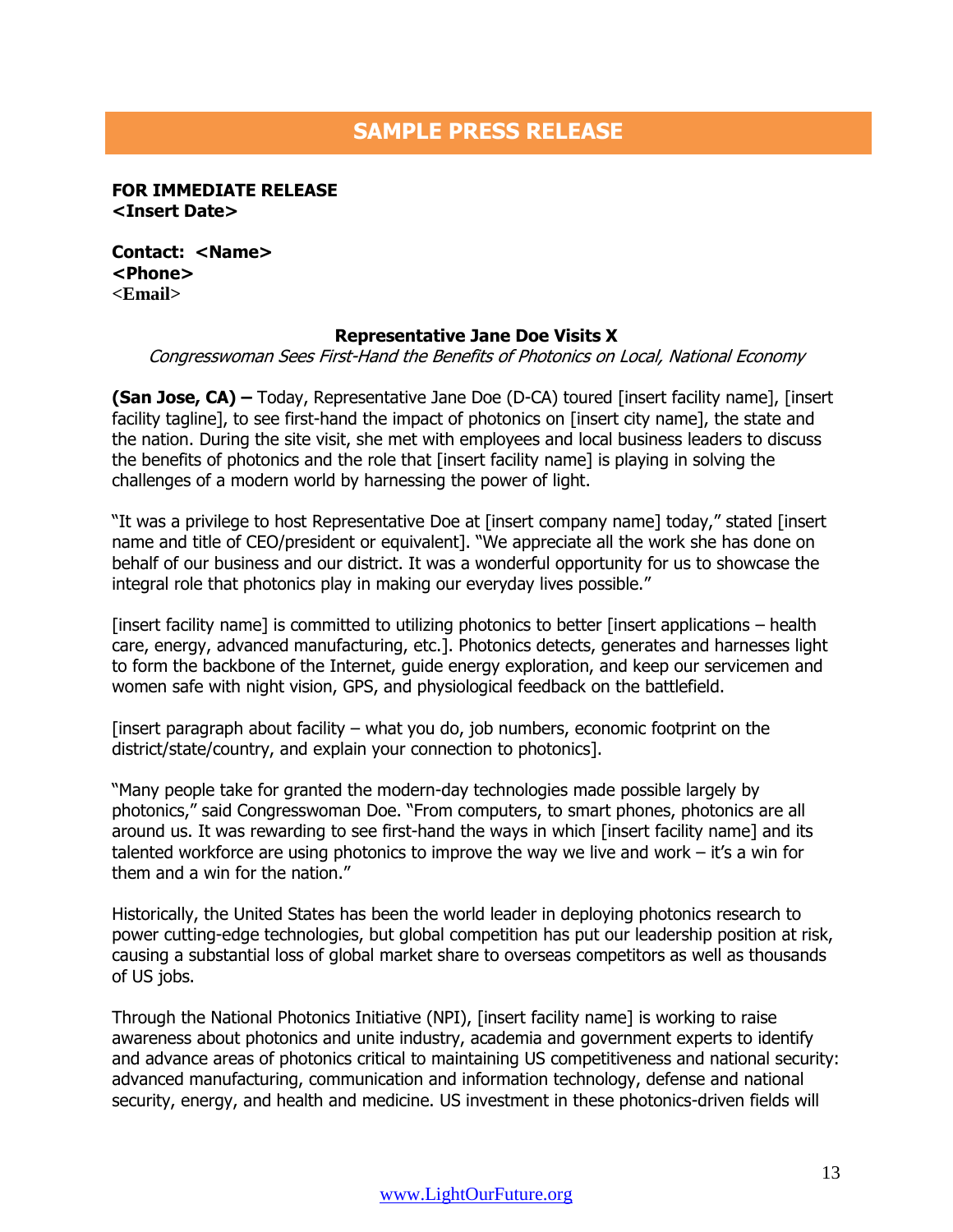create jobs and grow our economy, protect and improve the lives of our people, and position the United States as a global technology leader.

"Educating the public about photonics is key to the future of our company and country," added [insert CEO/president or equivalent last name]. "It was a pleasure to host Congresswoman Doe and we welcome the opportunity to showcase our work and technology to others both locally and in Washington, DC."

**ABOUT FACILITY X:** [insert facility boilerplate including website]

**ABOUT THE NPI:** The National Photonics Initiative (NPI) is a collaborative alliance among industry, academia and government seeking to raise awareness of photonics and the impact of photonics on our everyday lives; increase cooperation and coordination among US industry, government and academia to advance photonics-driven fields; and drive US funding and investment in areas of photonics critical to maintaining US economic competitiveness and national security. The initiative is being led by a coalition of scientific societies, including the American Physical Society (APS), the IEEE Photonics Society, the Laser Institute of America (LIA), Optica (formerly OSA), Advancing Optics and Photonics Worldwide and SPIE, the International Society for Optics and Photonics. For more information, visit www.LightOurFuture.org.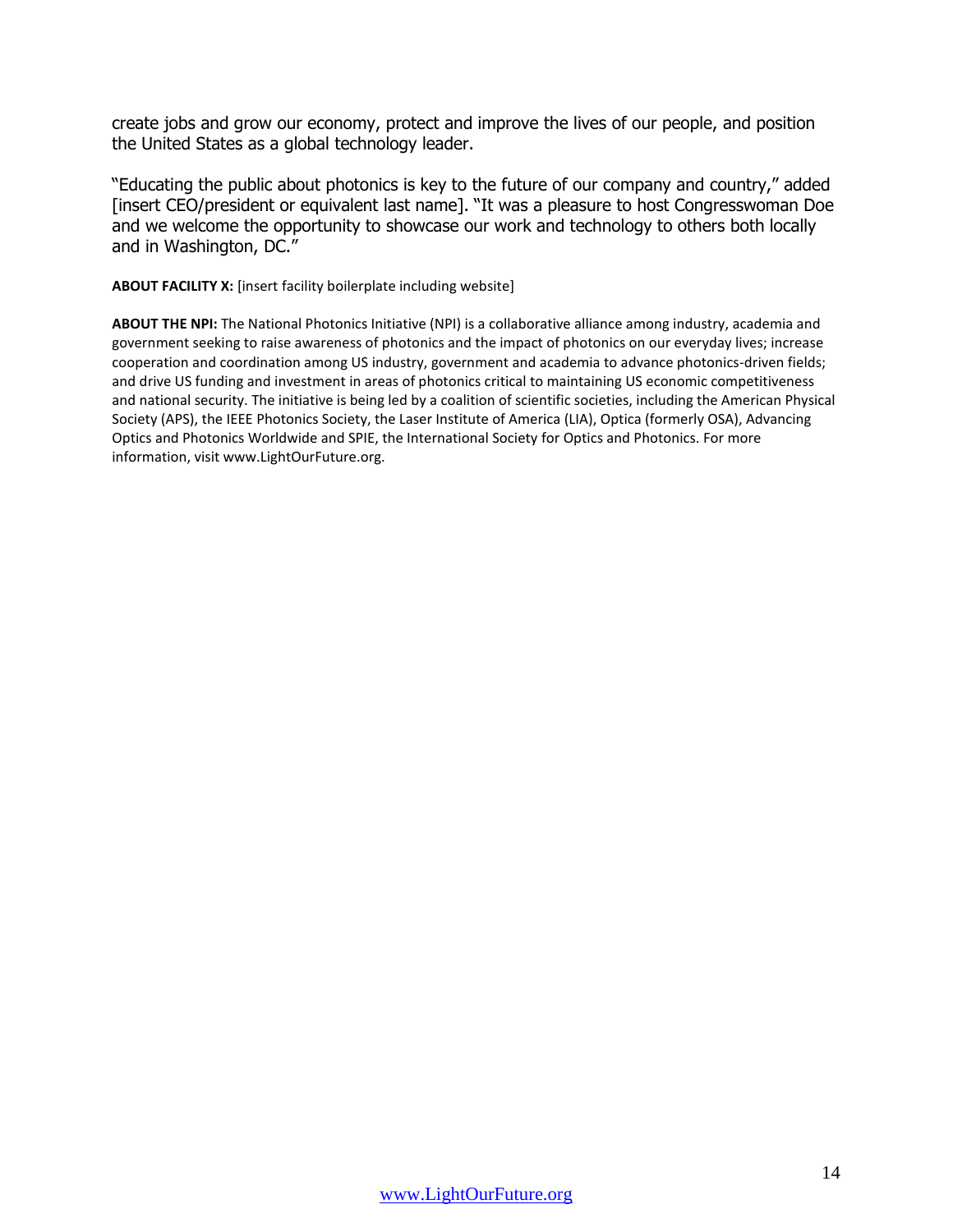# **SAMPLE THANK YOU LETTER**

(insert letterhead)

DATE

The Honorable (insert name) Address City, State, Zip

Dear Representative/Senator (insert last name):

On behalf of (insert facility name), I would like to thank you for taking valuable time from your schedule to visit our (insert company/campus/etc.).

It was an honor and pleasure to meet with you and your staff, and I hope you enjoyed the tour. More importantly, I hope you came away with a greater understanding of photonics, and the integral role that photonics plays in US economic competitiveness and national security.

Though (insert facility name)'s involvement in the National Photonics Initiative (NPI), we look to increase cooperation and coordination among US industry, government and academia to advance photonics-driven fields that will create jobs and grow our economy, protect and improve the lives of our people, and position the United States as a global technology leader; I hope we can count on your support in achieving this mission.

Please use us as a resource as you tackle issues related to our industry. We look forward to working with you and your staff in the coming months.

Warm Regards,

(name) (title – CEO/President) (facility name)

Cc: (names of staff that attended with the member)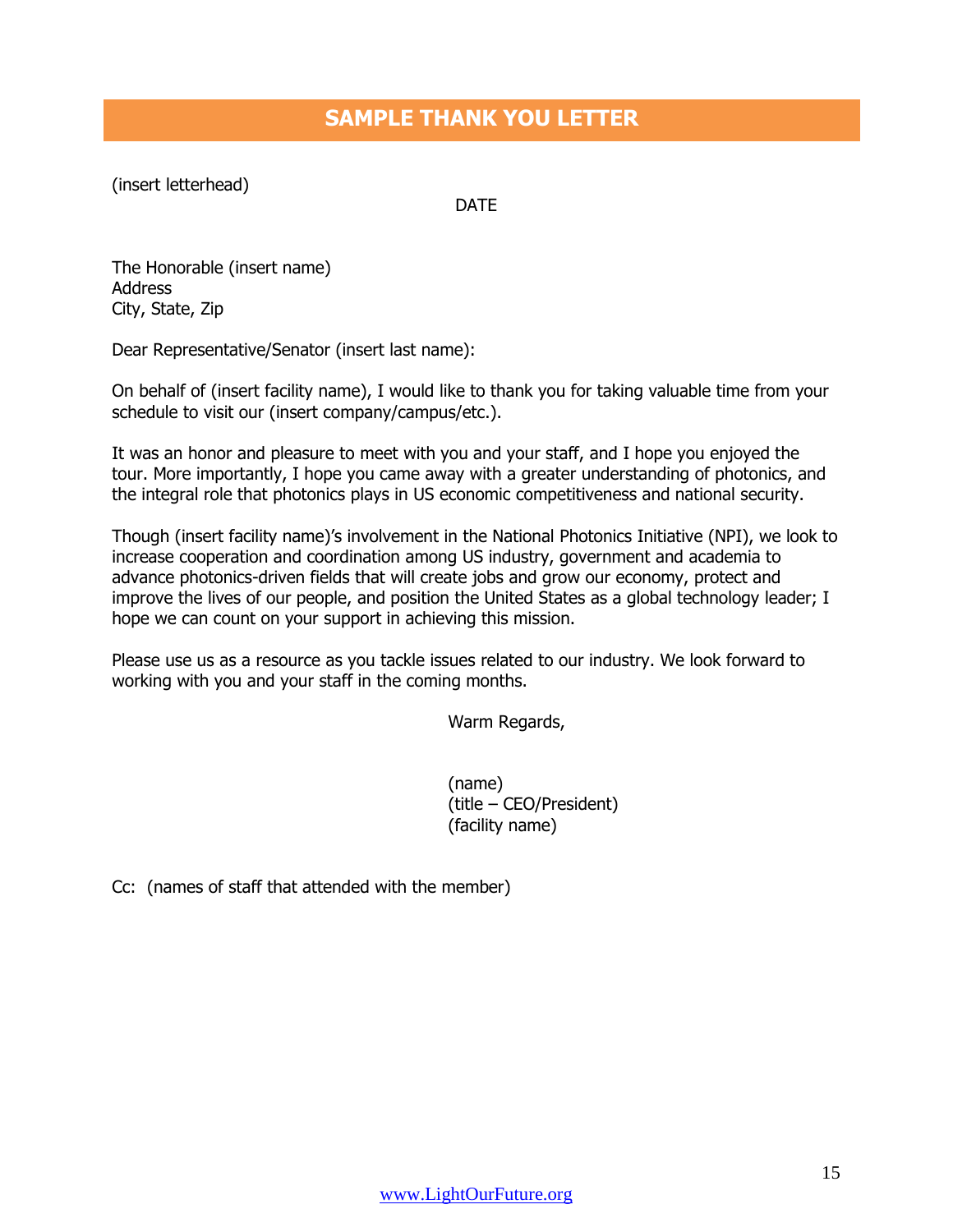# **SAMPLE OP-ED**

Words: [stay under 650]

#### **Let's Be Laser Focused on Photonics for the Future**

#### **By Rep. Jane Doe (D-CA)**

How many times you have heard a public official promise to be "laser focused on creating jobs?"

The next time you hear that, ask him or her to "focus like a laser on lasers," and other advances in the field of photonics that support American jobs.

Photonics is the science and application of light. Whether you're using the computer, watching television, driving a car or texting on your smartphone, photonics makes modern-day conveniences possible. Photonics also forms the backbone of the Internet, guides energy exploration, and keeps our servicemen and women safe on the battlefield.

I recently had the opportunity to visit [insert facility name] in [city] to see first-hand how photonics are improving our everyday lives. [insert a paragraph about what your facility is doing in relation to photonics].

While great accomplishments have been made in discovering, developing and commercializing advances in photonics, the United States has not kept pace with our competitors in investing in this fast-growing field. Consequently, we have lost our competitive edge, as well as many companies and jobs to our competitors overseas.

We know what we must do – and why it is so important. In 1998, the National Research Council released a report, "Harnessing Light," presenting the potential advantages of optics and photonics on major sectors of the economy. Unfortunately, the US did not seize these opportunities, while our competitors did. In 2011, Germany committed nearly €1 billion (\$1.3 billion in USD) to photonics R&D over 10 years; China began funding several programs targeting photonics supply chains; and, the European Commission, as part of its new Horizon 2020 program, has directed €1.6 billion (over \$2 billion in USD) to photonics-related R&D over the next seven years.

In 2012, the National Research Council released an update to its earlier report and called for a National Photonics Initiative (NPI) to raise awareness about photonics and the impact of photonics on our everyday lives; increase collaboration and coordination among US industry, government and academia to advance photonics-driven fields; and, drive US funding and investment in areas of photonics critical to maintaining US competitiveness and national security. Heeding that call, the recently NPI launched along with release of a white paper detailing recommendations from more than 100 experts from industry, academia and government collaborated to guide funding and investment in five photonics-division fields: